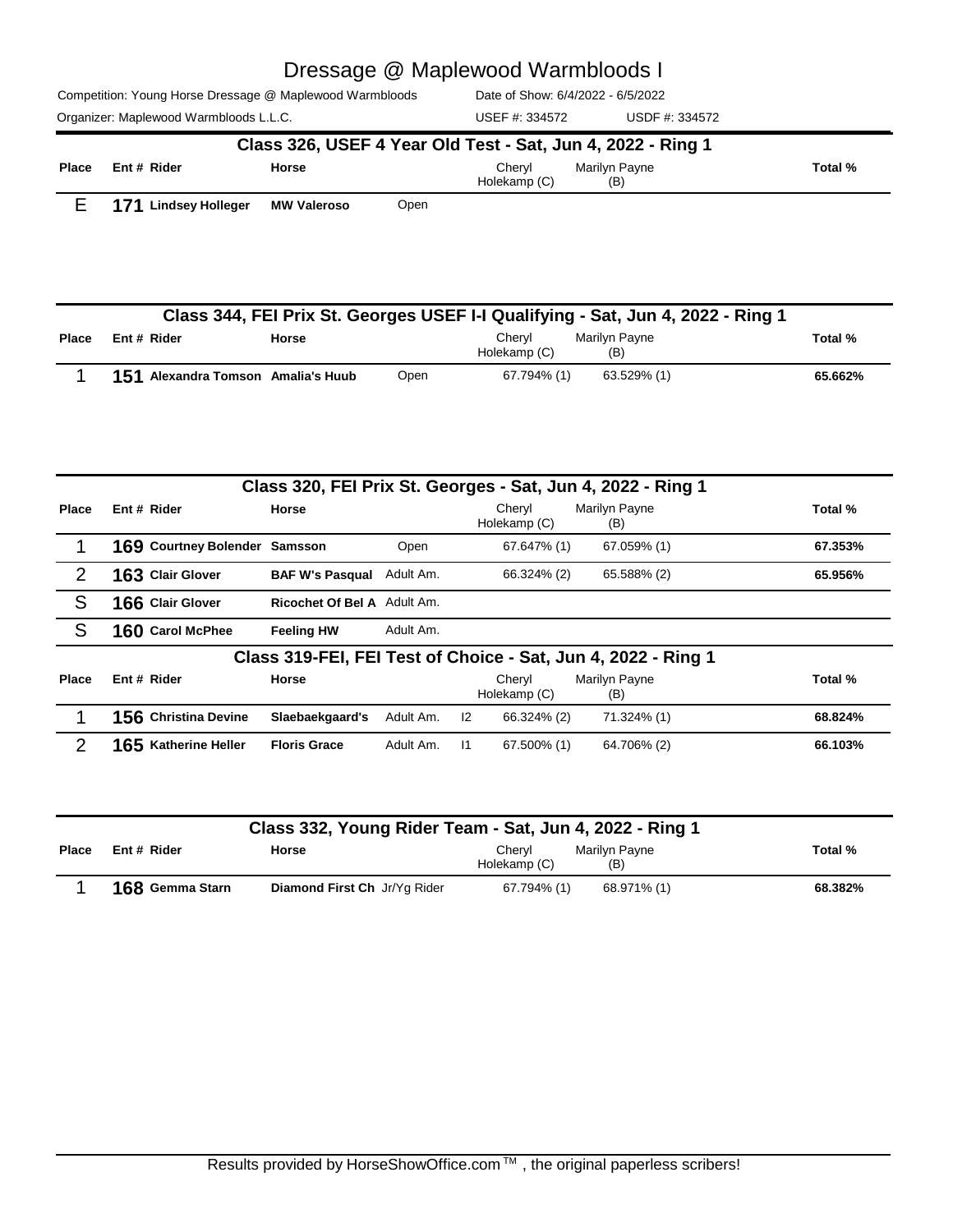|  |  | Competition: Young Horse Dressage @ Maplewood Warmbloods |  |
|--|--|----------------------------------------------------------|--|
|  |  |                                                          |  |

Date of Show: 6/4/2022 - 6/5/2022

Organizer: Maplewood Warmbloods L.L.C. Charges and Muslem USDF #: 334572 USDF #: 334572 USEF #: 334572

| Class 316, Fourth Level Test 1 - Sat, Jun 4, 2022 - Ring 1 |                            |              |      |                        |                      |         |  |  |  |
|------------------------------------------------------------|----------------------------|--------------|------|------------------------|----------------------|---------|--|--|--|
| Place                                                      | Ent # Rider                | <b>Horse</b> |      | Chervl<br>Holekamp (C) | Marilyn Payne<br>(B) | Total % |  |  |  |
|                                                            | <b>159 Andrea Mccauley</b> | Emporium     | Open | 62.308% (1)            | 65.769% (1)          | 64.038% |  |  |  |

|              | Class 325, Young Horse Test Of Choice - Sat, Jun 4, 2022 - Ring 1 |                       |      |                  |                        |                      |         |  |  |  |  |
|--------------|-------------------------------------------------------------------|-----------------------|------|------------------|------------------------|----------------------|---------|--|--|--|--|
| <b>Place</b> | Ent # Rider                                                       | <b>Horse</b>          |      |                  | Chervl<br>Holekamp (C) | Marilyn Payne<br>(B) | Total % |  |  |  |  |
|              | 170 Lindsey Holleger                                              | <b>MW Furstenchar</b> | Open | FE <sub>15</sub> | 74.200% (1)            | 74.200% (1)          | 74.200% |  |  |  |  |

|       | Class 319, USEF Test of Choice - Sat, Jun 4, 2022 - Ring 1 |              |      |     |                        |                      |  |         |  |  |
|-------|------------------------------------------------------------|--------------|------|-----|------------------------|----------------------|--|---------|--|--|
| Place | Ent # Rider                                                | <b>Horse</b> |      |     | Chervl<br>Holekamp (C) | Marilvn Pavne<br>(B) |  | Total % |  |  |
|       | 167 Madeleine Debure Vivaldi Menezes                       |              | Open | -21 | 62.973% (1)            | 59.054% (1)          |  | 61.014% |  |  |

|       | Class 307, First Level Test 1 - Sat, Jun 4, 2022 - Ring 1 |                              |           |                        |                      |         |  |  |  |  |  |
|-------|-----------------------------------------------------------|------------------------------|-----------|------------------------|----------------------|---------|--|--|--|--|--|
| Place | Ent # Rider                                               | <b>Horse</b>                 |           | Chervl<br>Holekamp (C) | Marilyn Payne<br>(B) | Total % |  |  |  |  |  |
|       | 154 Sarah Triphahn                                        | <b>Mighty Rock BH</b>        | Adult Am. | 65.345% (1)            | 67.069% (1)          | 66.207% |  |  |  |  |  |
|       | 157 Lori Elrod                                            | Ellegaard's Heart- Adult Am. |           | 63.966% (2)            | 64.828% (2)          | 64.397% |  |  |  |  |  |

|              | Class 306, Training Level Test 3 - Sat, Jun 4, 2022 - Ring 1 |                  |               |                                                |  |         |  |  |  |  |  |
|--------------|--------------------------------------------------------------|------------------|---------------|------------------------------------------------|--|---------|--|--|--|--|--|
| <b>Place</b> | Ent # Rider                                                  | Horse            |               | Chervl<br>Marilyn Payne<br>Holekamp (C)<br>(B) |  | Total % |  |  |  |  |  |
| <b>NIC</b>   | <b>AEO</b> Andrea Dracitos                                   | <b>Hooven DV</b> | $A$ dult $Am$ |                                                |  |         |  |  |  |  |  |

NS **158 Andrea Drasites Heaven BK** Adult Am.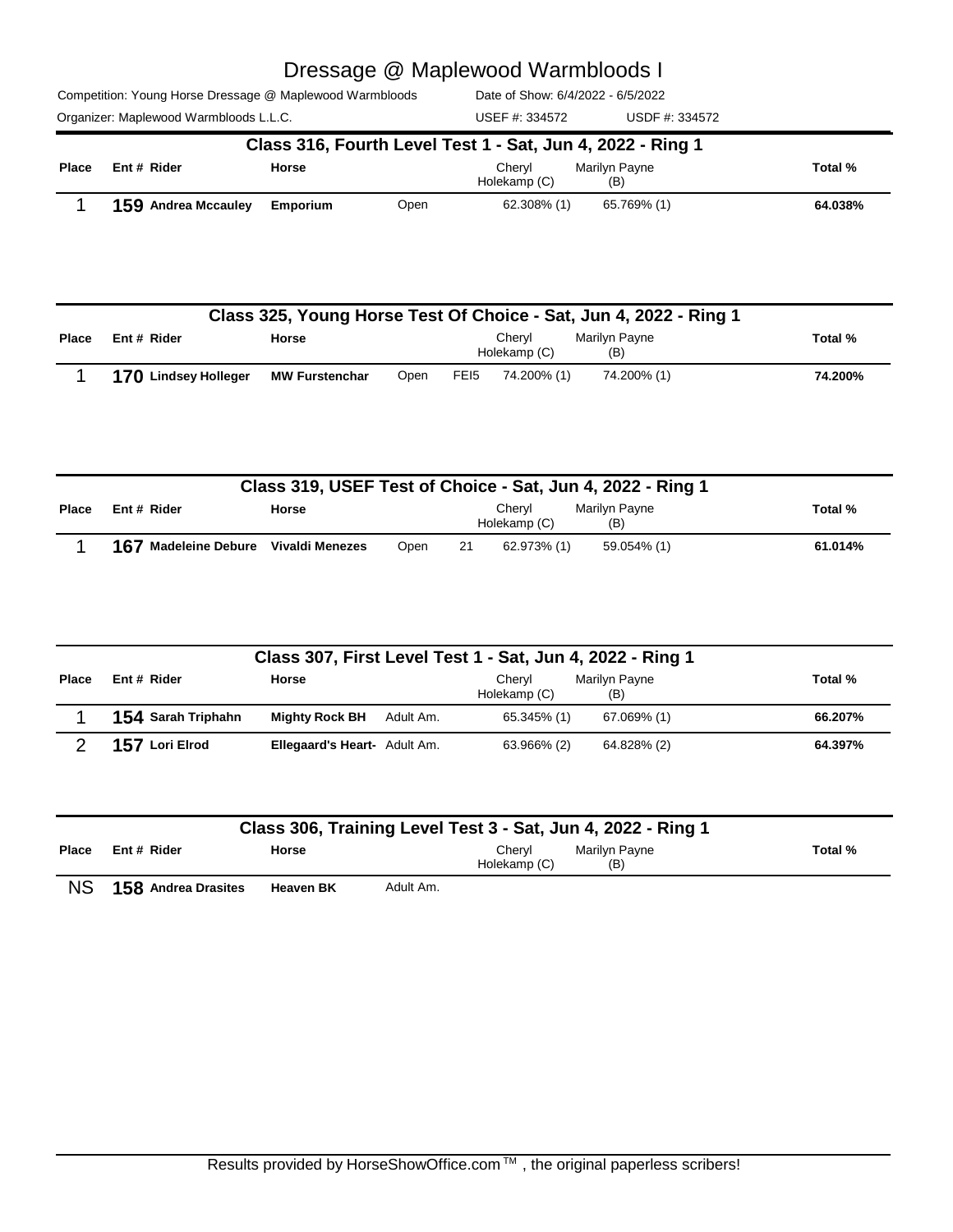|  |  |  |  | Competition: Young Horse Dressage @ Maplewood Warmbloods |  |
|--|--|--|--|----------------------------------------------------------|--|
|  |  |  |  |                                                          |  |

Date of Show: 6/4/2022 - 6/5/2022

Organizer: Maplewood Warmbloods L.L.C. Charges and Muslem USDF #: 334572 USDF #: 334572 USEF #: 334572

|              | Class 310, Second Level Test 1 - Sat, Jun 4, 2022 - Ring 1 |       |      |                        |                      |         |  |  |  |  |  |
|--------------|------------------------------------------------------------|-------|------|------------------------|----------------------|---------|--|--|--|--|--|
| <b>Place</b> | Ent # Rider                                                | Horse |      | Chervl<br>Holekamp (C) | Marilvn Pavne<br>(B) | Total % |  |  |  |  |  |
|              | 167 Madeleine Debure Vivaldi Menezes                       |       | Open | 62.432% (1)            | 61.622% (1)          | 62.027% |  |  |  |  |  |

|              | Class 342, Materiale 3/4/5 Year Old Colts/Stallions/Geldings - Sat, Jun 4, 2022 - Ring 1 |                   |      |                        |                      |         |  |  |
|--------------|------------------------------------------------------------------------------------------|-------------------|------|------------------------|----------------------|---------|--|--|
| <b>Place</b> | Ent # Rider                                                                              | Horse             |      | Chervl<br>Holekamp (C) | Marilvn Pavne<br>(C) | Total % |  |  |
|              | 172 Lindsey Holleger                                                                     | <b>Mercury MW</b> | Open | 81.400% (1)            | 81.400% (1)          | 81.400% |  |  |

|       | Class 334-FEI, FEI Musical Freestyle Test of Choice - Sat, Jun 4, 2022 - Ring 1 |                               |              |                                                           |  |             |             |         |
|-------|---------------------------------------------------------------------------------|-------------------------------|--------------|-----------------------------------------------------------|--|-------------|-------------|---------|
| Place | Ent # Rider                                                                     |                               | <b>Horse</b> | Marilyn Payne<br>Chervl<br>Total %<br>Holekamp (C)<br>(B) |  |             |             |         |
|       |                                                                                 | 162 Allison Carmichael Figaro |              | Adult Am. GPF                                             |  | 65.800% (1) | 67.500% (1) | 66.650% |

|       | Class 309, First Level Test 3 - Sat, Jun 4, 2022 - Ring 1 |                                  |           |                        |                      |         |  |  |
|-------|-----------------------------------------------------------|----------------------------------|-----------|------------------------|----------------------|---------|--|--|
| Place | Ent # Rider                                               | <b>Horse</b>                     |           | Cheryl<br>Holekamp (C) | Marilyn Payne<br>(B) | Total % |  |  |
|       | 154 Sarah Triphahn                                        | <b>Mighty Rock BH</b>            | Adult Am. | 68.056% (1)            | 69.583% (1)          | 68.819% |  |  |
| ◠     | 161 Catriona Cleveland Coola Boola                        |                                  | Adult Am. | 66.389% (2)            | 65.278% (2)          | 65.833% |  |  |
| 3     | 164 Linda Eder                                            | <b>Maximus Of Cash</b> Adult Am. |           | 63.889% (3)            | 61.944% (3)          | 62.917% |  |  |

|       | Class 318, Fourth Level Test 3 - Sat, Jun 4, 2022 - Ring 1             |                                       |      |             |             |         |  |  |
|-------|------------------------------------------------------------------------|---------------------------------------|------|-------------|-------------|---------|--|--|
| Place | Ent # Rider<br><b>Horse</b><br>Marilyn Payne<br>Chervl<br>Holekamp (C) |                                       |      |             |             | Total % |  |  |
|       |                                                                        | 152 Alexandra Tomson Dora The Explore | Open | 63.472% (1) | 63.056% (1) | 63.264% |  |  |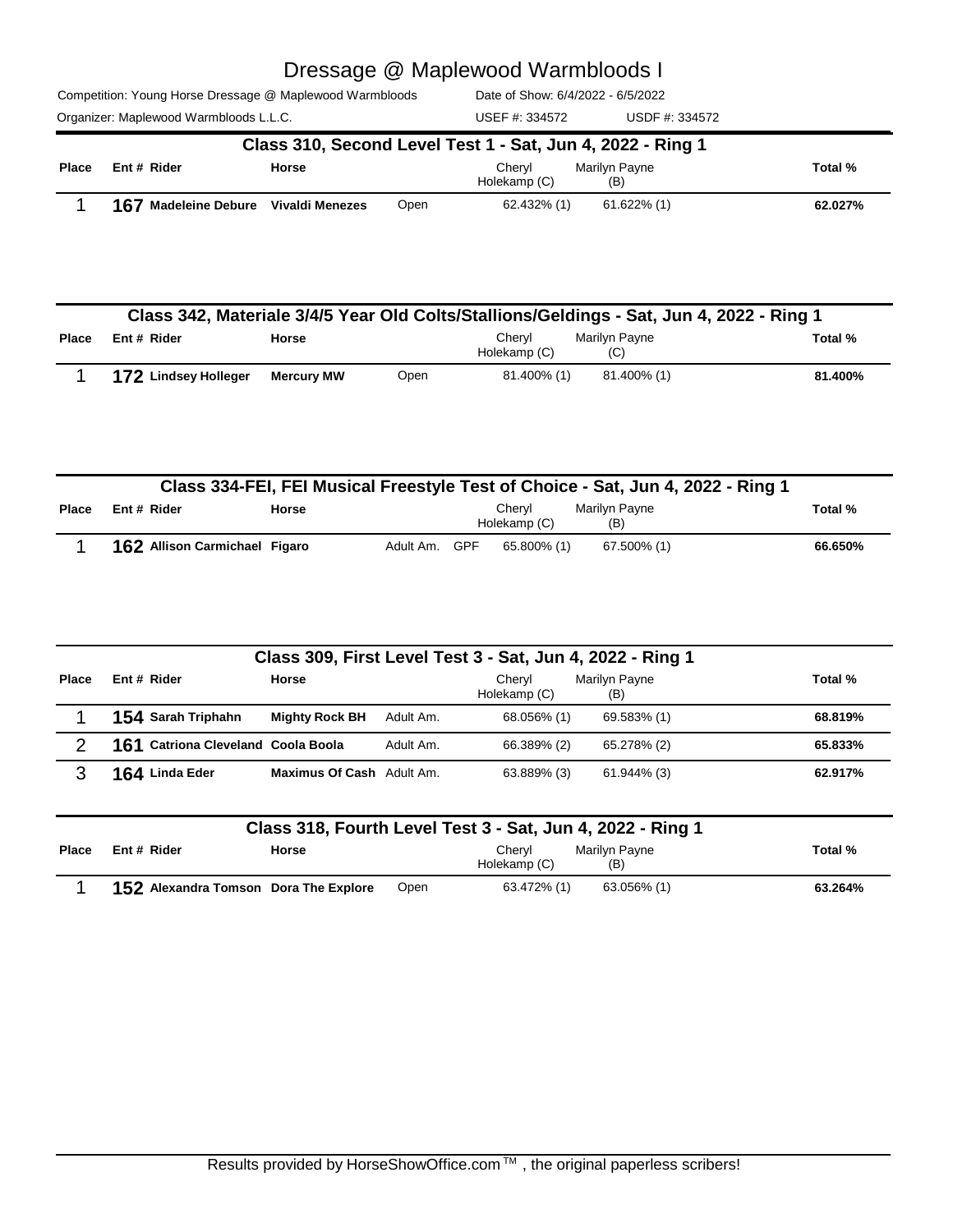| Competition: Young Horse Dressage @ Maplewood Warmbloods |  |
|----------------------------------------------------------|--|
| $Q$ rasaizer: Monleuceal Warmbloode LLC                  |  |

Date of Show: 6/4/2022 - 6/5/2022

| Organizer: Maplewood Warmbloods L.L.C. | USEF #: 334572 | USDF #: 334572 |
|----------------------------------------|----------------|----------------|
|                                        |                |                |

|              | Class 308, First Level Test 2 - Sat, Jun 4, 2022 - Ring 1 |                                     |           |                        |                      |         |  |  |
|--------------|-----------------------------------------------------------|-------------------------------------|-----------|------------------------|----------------------|---------|--|--|
| <b>Place</b> | Ent # Rider                                               | <b>Horse</b>                        |           | Chervl<br>Holekamp (C) | Marilyn Payne<br>(B) | Total % |  |  |
|              | 157 Lori Elrod                                            | <b>Ellegaard's Heart- Adult Am.</b> |           | 68.714% (1)            | 69.000% (1)          | 68.857% |  |  |
|              | 161 Catriona Cleveland Coola Boola                        |                                     | Adult Am. | 63.143% (2)            | 63.000% (2)          | 63.071% |  |  |

|              | Class 315, Third Level Test 3 - Sat, Jun 4, 2022 - Ring 1 |              |           |                        |                      |         |  |  |  |
|--------------|-----------------------------------------------------------|--------------|-----------|------------------------|----------------------|---------|--|--|--|
| <b>Place</b> | Ent # Rider                                               | <b>Horse</b> |           | Chervl<br>Holekamp (C) | Marilyn Payne<br>(B) | Total % |  |  |  |
|              | 153 Donna Thamsen                                         | Elizabeth    | Adult Am. | 63.750% (1)            | 61.750% (1)          | 62.750% |  |  |  |
| NS.          | 155 Andrea Drasites                                       | Ferrari      | Adult Am. |                        |                      |         |  |  |  |

|              | Class 406, Training Level Test 3 - Sun, Jun 5, 2022 - 0 |                  |           |                      |                        |         |  |
|--------------|---------------------------------------------------------|------------------|-----------|----------------------|------------------------|---------|--|
| <b>Place</b> | Ent # Rider                                             | Horse            |           | Marilyn Payne<br>(C) | Chervl<br>Holekamp (B) | Total % |  |
|              | <b>158 Andrea Drasites</b>                              | <b>Heaven BK</b> | Adult Am. |                      |                        |         |  |

|       | Class 419, USEF Test of Choice - Sun, Jun 5, 2022 - Ring 1 |                   |             |                      |                        |         |  |  |  |
|-------|------------------------------------------------------------|-------------------|-------------|----------------------|------------------------|---------|--|--|--|
| Place | Ent # Rider                                                | <b>Horse</b>      |             | Marilyn Payne<br>(C) | Chervl<br>Holekamp (C) | Total % |  |  |  |
|       | 172 Lindsey Holleger                                       | <b>Mercury MW</b> | <b>Open</b> | US4                  |                        |         |  |  |  |

|       | Class 426, USEF 4 Year Old Test - Sun, Jun 5, 2022 - Ring 1 |                    |      |                      |                        |         |  |  |
|-------|-------------------------------------------------------------|--------------------|------|----------------------|------------------------|---------|--|--|
| Place | Ent # Rider                                                 | Horse              |      | Marilyn Payne<br>(C) | Cheryl<br>Holekamp (B) | Total % |  |  |
|       | 171 Lindsey Holleger                                        | <b>MW Valeroso</b> | Open | 80.600% (1)          | 80.600% (1)            | 80.600% |  |  |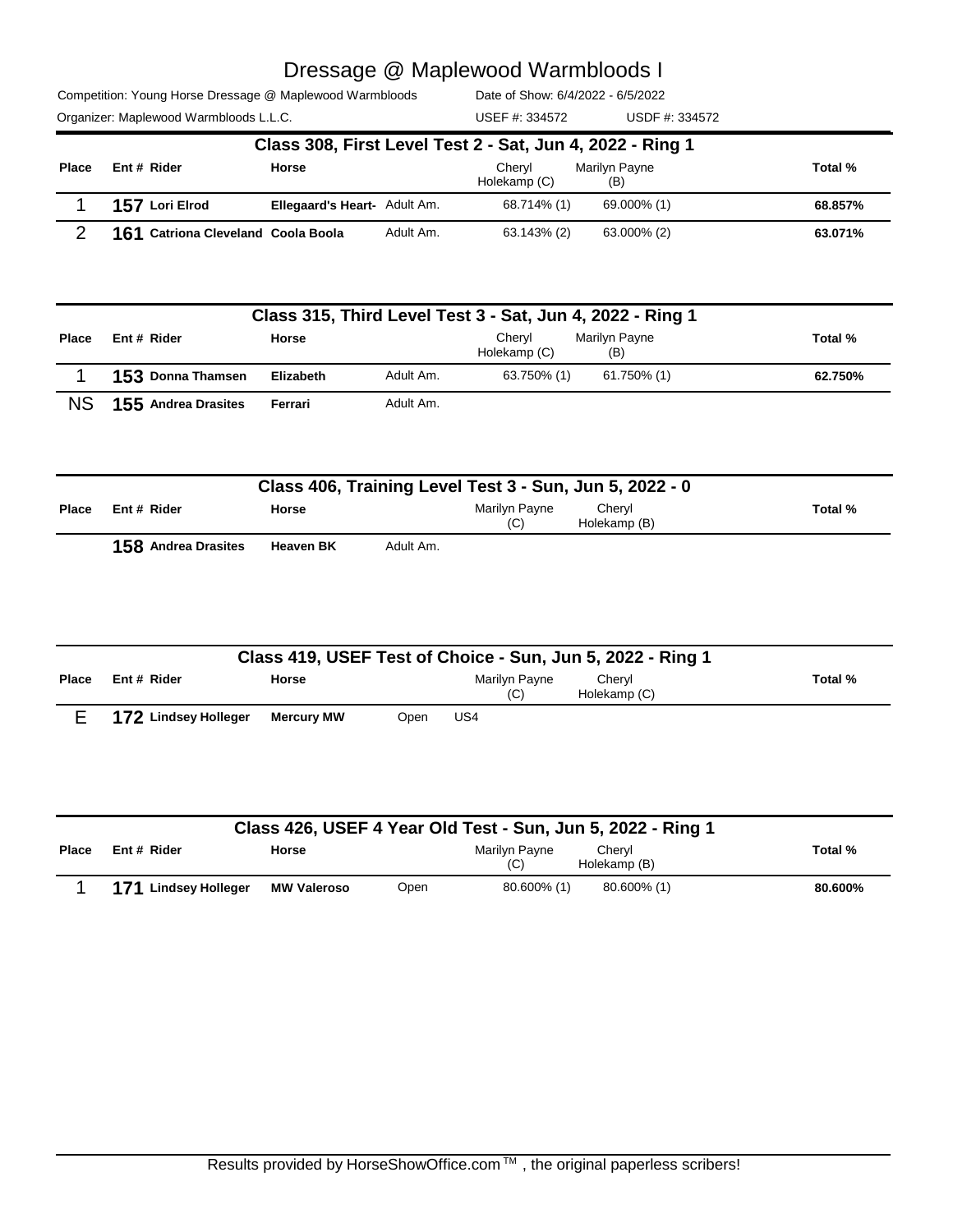Competition: Young Horse Dressage @ Maplewood Warmbloods

Organizer: Maplewood Warmbloods L.L.C. Charges and COSS USDF #: 334572 USDF #: 334572

Date of Show: 6/4/2022 - 6/5/2022 USEF #: 334572

|              |                               |       | Class 445, FEI Grand Prix Special Test USEF GP Qualifying - Sun, Jun 5, 2022 - Ring 1 |                      |                        |         |
|--------------|-------------------------------|-------|---------------------------------------------------------------------------------------|----------------------|------------------------|---------|
| <b>Place</b> | Ent # Rider                   | Horse |                                                                                       | Marilyn Payne<br>(C) | Chervl<br>Holekamp (B) | Total % |
|              | 162 Allison Carmichael Figaro |       | Adult Am.                                                                             | 70.638% (1)          | 71.170% (1)            | 70.904% |

|              |                                    |              |      |                      | Class 444, FEI Intermediate I USEF I-1 Qualifying - Sun, Jun 5, 2022 - Ring 1 |         |
|--------------|------------------------------------|--------------|------|----------------------|-------------------------------------------------------------------------------|---------|
| <b>Place</b> | Ent#Rider                          | <b>Horse</b> |      | Marilyn Payne<br>(C) | Cheryl<br>Holekamp (B)                                                        | Total % |
|              | 151 Alexandra Tomson Amalia's Huub |              | Open | 64.559% (1)          | 64.265% (1)                                                                   | 64.412% |

| Class 432, Young Rider Individual - Sun, Jun 5, 2022 - Ring 1 |                 |                              |                      |                        |         |
|---------------------------------------------------------------|-----------------|------------------------------|----------------------|------------------------|---------|
| Place                                                         | Ent # Rider     | Horse                        | Marilyn Payne<br>(C) | Chervl<br>Holekamp (B) | Total % |
|                                                               | 168 Gemma Starn | Diamond First Ch Jr/Yq Rider | 66.324% (1)          | 64.853% (1)            | 65.588% |

| Class 420, FEI Prix St. Georges - Sun, Jun 5, 2022 - Ring 1 |                         |                                  |           |                      |                        |         |
|-------------------------------------------------------------|-------------------------|----------------------------------|-----------|----------------------|------------------------|---------|
| <b>Place</b>                                                | Ent # Rider             | <b>Horse</b>                     |           | Marilyn Payne<br>(C) | Cheryl<br>Holekamp (B) | Total % |
|                                                             | <b>163 Clair Glover</b> | <b>BAF W's Pasqual</b> Adult Am. |           | $60.353\%$ (1)       | 60.647% (1)            | 60.500% |
|                                                             | 160 Carol McPhee        | <b>Feeling HW</b>                | Adult Am. |                      |                        |         |

|              | Class 414, Third Level Test 2 - Sun, Jun 5, 2022 - Ring 1 |                   |           |                      |                        |         |
|--------------|-----------------------------------------------------------|-------------------|-----------|----------------------|------------------------|---------|
| <b>Place</b> | Ent # Rider                                               | <b>Horse</b>      |           | Marilyn Payne<br>(C) | Chervl<br>Holekamp (B) | Total % |
|              | <b>173 David Merrick</b>                                  | <b>Andante KM</b> | Adult Am. | 54.605% (1)          | 57.632% (1)            | 56.118% |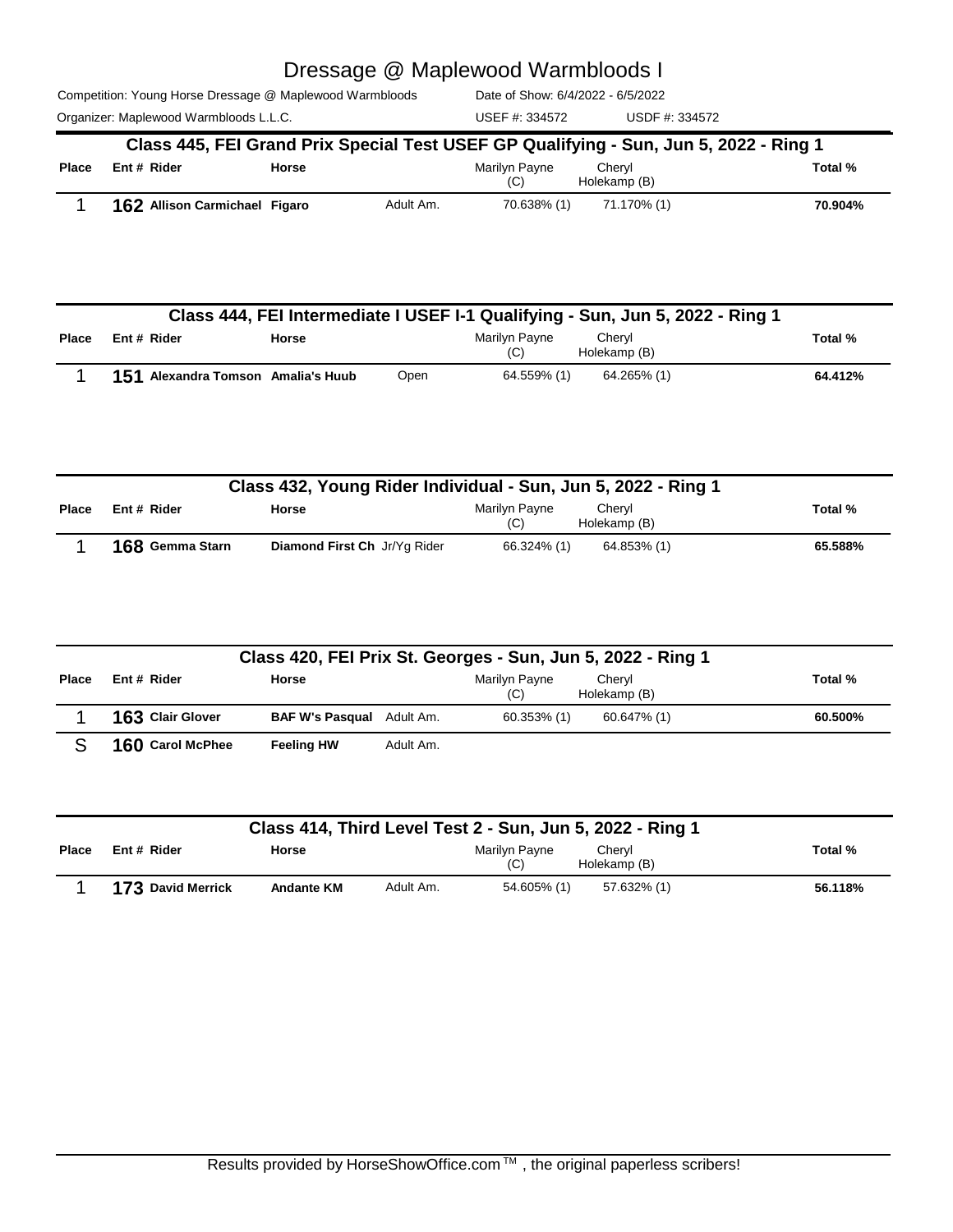#### te of Show: 6/4/2022 - 6/5/2022 Dressage @ Maplewood Warmbloods I

|  |  |  |  | Competition: Young Horse Dressage @ Maplewood Warmbloods | Date |
|--|--|--|--|----------------------------------------------------------|------|
|  |  |  |  |                                                          |      |

USEF #: 334572

| Organizer: Maplewood Warmbloods L.L.C. |                                                            |              |      | USEF #: 334572       | USDF #: 334572         |         |
|----------------------------------------|------------------------------------------------------------|--------------|------|----------------------|------------------------|---------|
|                                        | Class 416, Fourth Level Test 1 - Sun, Jun 5, 2022 - Ring 1 |              |      |                      |                        |         |
| <b>Place</b>                           | Ent # Rider                                                | <b>Horse</b> |      | Marilyn Payne<br>(C) | Chervl<br>Holekamp (B) | Total % |
|                                        | <b>159 Andrea Mccauley</b>                                 | Emporium     | Open | 64.872% (1)          | 64.103% (1)            | 64.487% |

|       | Class 427, FEI Dressage Test for 5-Year Old Horses - Final - Sun, Jun 5, 2022 - Ring 1 |                       |      |                      |                        |         |  |
|-------|----------------------------------------------------------------------------------------|-----------------------|------|----------------------|------------------------|---------|--|
| Place | Ent # Rider                                                                            | <b>Horse</b>          |      | Marilyn Payne<br>(C) | Chervl<br>Holekamp (B) | Total % |  |
|       | 170 Lindsey Holleger                                                                   | <b>MW Furstenchar</b> | Open |                      |                        |         |  |

|       | Class 418, Fourth Level Test 3 - Sun, Jun 5, 2022 - Ring 1 |              |           |                      |                        |         |
|-------|------------------------------------------------------------|--------------|-----------|----------------------|------------------------|---------|
| Place | Ent # Rider                                                | <b>Horse</b> |           | Marilyn Payne<br>(C) | Chervl<br>Holekamp (B) | Total % |
|       | 153 Donna Thamsen                                          | Elizabeth    | Adult Am. | 57.500% (1)          | 60.000% (1)            | 58.750% |

|              | Class 407, First Level Test 1 - Sun, Jun 5, 2022 - Ring 1 |                       |           |                      |                        |         |
|--------------|-----------------------------------------------------------|-----------------------|-----------|----------------------|------------------------|---------|
| <b>Place</b> | Ent # Rider                                               | <b>Horse</b>          |           | Marilyn Payne<br>(C) | Chervl<br>Holekamp (B) | Total % |
|              | 154 Sarah Triphahn                                        | <b>Mighty Rock BH</b> | Adult Am. | 66.552% (1)          | 66.724% (1)            | 66.638% |

| Class 408, First Level Test 2 - Sun, Jun 5, 2022 - Ring 1 |                                    |                              |           |                      |                        |         |
|-----------------------------------------------------------|------------------------------------|------------------------------|-----------|----------------------|------------------------|---------|
| <b>Place</b>                                              | Ent # Rider                        | <b>Horse</b>                 |           | Marilyn Payne<br>(C) | Cheryl<br>Holekamp (B) | Total % |
|                                                           | 157 Lori Elrod                     | Ellegaard's Heart- Adult Am. |           | 66.143% (1)          | 66.000% (2)            | 66.071% |
|                                                           | 161 Catriona Cleveland Coola Boola |                              | Adult Am. | 64.714% (2)          | 66.429% (1)            | 65.571% |